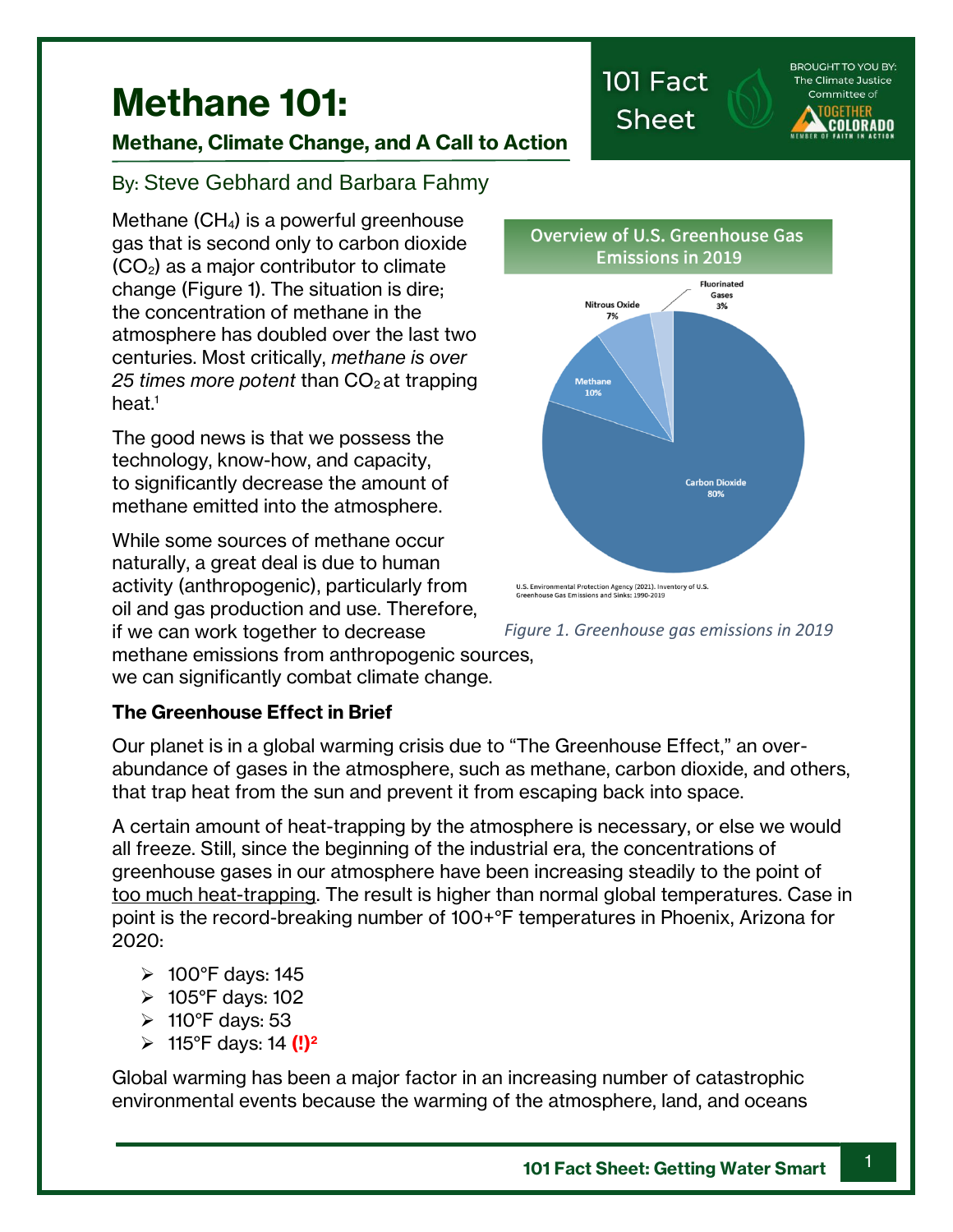strongly affects weather. For example, wildfires due to drought, as well as tornadoes, hurricanes, and floods are all increasing in frequency and destructive capacity due to global warming. To learn more about greenhouse gases, see the *Together Colorado Fact Sheet: Intro to Global Warming.* 

## **Methane: A Potent Greenhouse Gas**

Because of its extreme effectiveness at trapping heat, methane has become a key agent of climate change in the 21<sup>st</sup> century.<sup>3</sup> Methane comes from many sources. Natural sources include wetlands, geological events (such as volcanoes), termites, and wildfires.<sup>4</sup>

Anthropogenic sources of methane are of major concern to climate scientists. These include ([Figure 2](#page-1-0)):

- Oil and natural gas production and use (methane is a primary component in natural gas).
- Coal mining (as coal bed methane).
- Landfills and other waste (decomposing organic matter generates methane)
- Agricultural systems (such as livestock and rice farms).
- Thawing permafrost (further explained below).<sup>5,6</sup>

Methane concentrations in the earth's atmosphere have risen by over 150% since 1750.<sup>7</sup> Even though there are natural sources of methane that we can't do anything about, our human activity has put a critical strain on the earth's methane budget.

## **Thawing Permafrost**

In the Arctic town of Chersky, Russia, climate researcher Sergei Zimov has been concerned about the thawing permafrost since the 1990s. Permafrost is a layer of frozen soil that covers nearly a quarter of the northern hemisphere. It can be

hundreds of meters deep, and as global temperatures increase, the permafrost is thawing. This thawing has the potential to release billions of tons of carbon dioxide and methane into the atmosphere. Worse, thawing causes a vicious feedback loop that further warms the planet, thaws more permafrost, releasing more greenhouse gases with the cycle repeating. $^8$ 



## <span id="page-1-0"></span>*Figure 2. Sources of methane*

### **Our Responsibility and Opportunity**

*So, what can we do? How can we increase the global methane budget to help prevent our planet from falling to the ravaging effects of climate change?*

Methane has a lifespan in the atmosphere of approximately 12 years. <sup>9</sup> This relatively short lifetime means that the concentration of methane can be lowered if emissions are reduced. Researchers at NASA suggest that a significant reduction in atmospheric methane could be made in approximately ten years.<sup>9</sup>